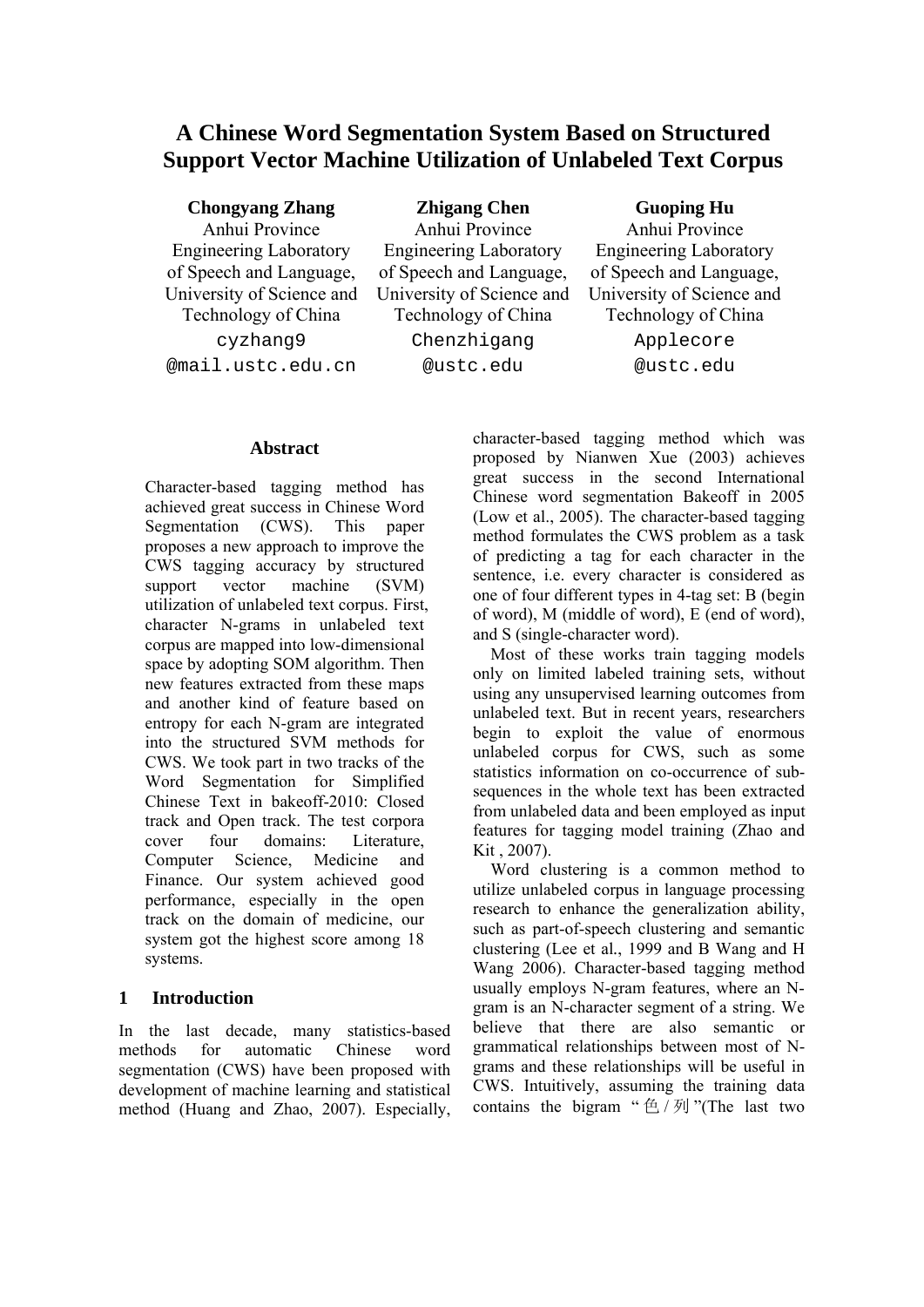characters of the word "Israel" in Chinese), not contain the bigram " $\overline{F}/\overline{F}$ "(The last two characters of the word "Turkey" in Chinese), if we could cluster the two bigrams together according to unlabeled corpus and employ it as a feature for supervised training of tagging model, then maybe we will know that there should be a word boundary after "耳/其" though we only find the existence of word boundary after " $\triangle$  /  $\overline{y}$ " in the training data. So we investigate how to apply clustering method onto unlabeled data for the purpose of improving CWS accuracy in this paper.

This paper proposes a novel method of using unlabeled data for CWS, which employs Self-Organizing Map (SOM) (Kohonen 1982) to organize Chinese character N-grams on a two-dimensional array, named as "N-gram cluster map" (NGCM), in which the character N-grams similar in grammatical structure and semantic meaning are organized in the same or adjacent position. Two different arrays are built based the N-gram's preceding context and succeeding context respectively because normally N-gram is just part of Chinese word and doesn't share similar preceding and succeeding context in the same time. Then NGCM-based features are extracted and applied to tagging model of CWS. Another kind of feature based on entropy for each N-gram is also introduced for improving the performance of CWS.

The rest of this paper is organized as follows: Section 2 describes our system; Section 3 describes structured SVM and the features which are obtained from labeled corpus and also unlabeled corpus; Section 4 shows experimental results on Bakeoff-2010 and Section 5 gives our conclusion.

# **2 System description**

#### **2.1 Open track:**

The architecture of our system for open track is shown in Figure 1. For improving the crossdomain performance, we train and test with dictionary-based word segmentation outputs. On large-scale unlabeled corpus we use Self-Organizing Map (SOM) (Kohonen 1982) to organize Chinese character N-grams on a twodimensional array, named as "N-gram cluster map" (NGCM), in which the character N-grams similar in grammatical structure and semantic meaning are organized in the same or adjacent position. Then new features are extracted from these maps and integrated into the structured SVM methods for CWS.



Figure 1: Open track system

**2.2 Closed track:** 





Because the large-scale unlabeled corpus is forbidden to be used on closed track. We trained the SOM only on the data provided by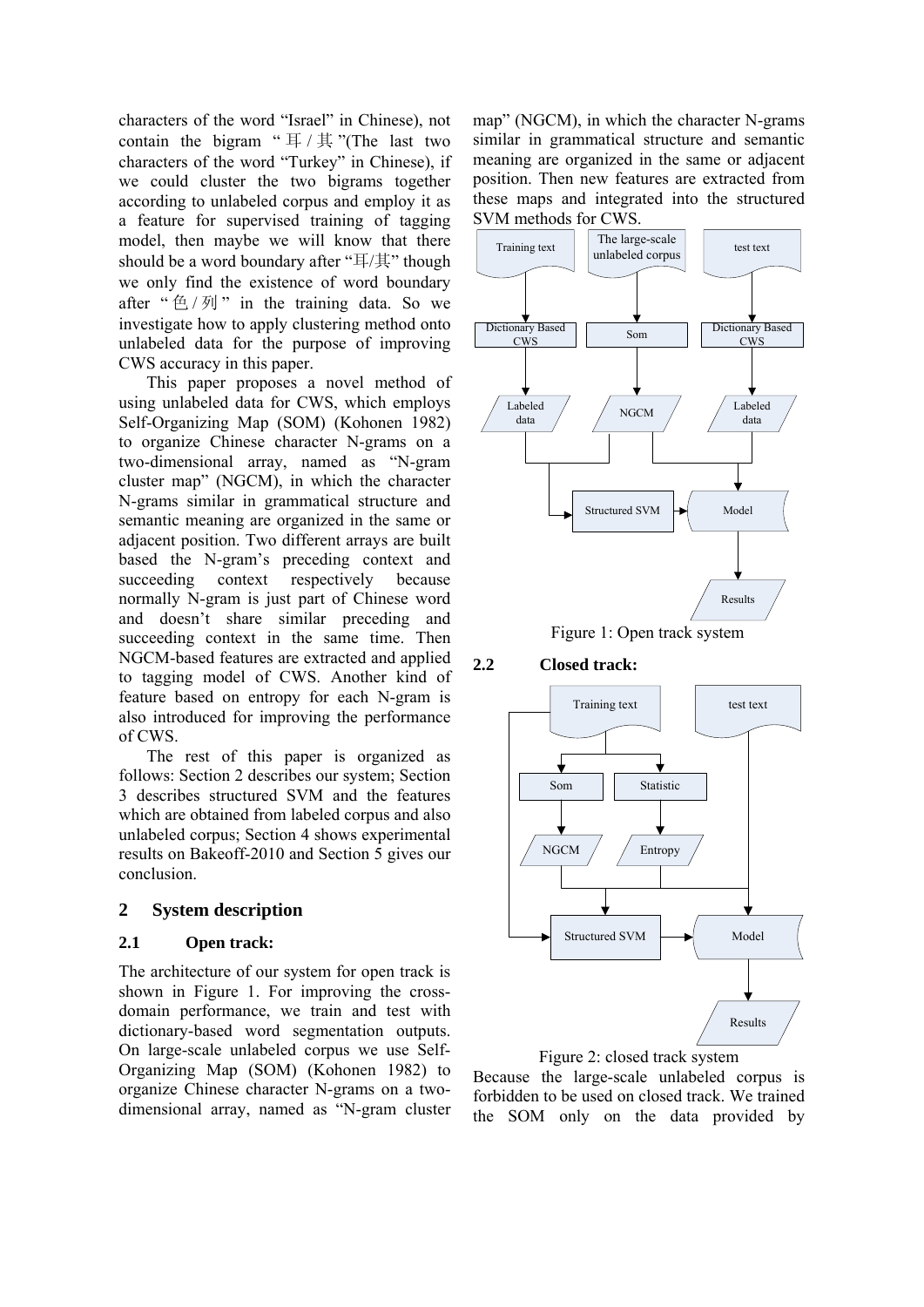organizers. To make up for the deficiency of the sparse data on SOM, we add entropy-based features (ETF) for every N-gram to structured SVM model. The architecture of our system for close track is shown in Figure 2.

#### **3 Learning algorithm**

#### **3.1 Structured support vector machine**

The structured support vector machine can learn to predict structured *y* , such as trees sequences or sets, from *x* based on large-margin approach. We employ a structured SVM that can predict a sequence of labels  $y = (y^1, ..., y^T)$  for a given observation sequences  $x = (x^1, ..., x^T)$ , where  $y' \in \Sigma$ ,  $\Sigma$  is the label set for y.

There are two types of features in the structured SVM: transition features (interactions between neighboring labels along the chain), emission features (interactions between attributes of the observation vectors and a specific label).we can represent the input-output pairs via joint feature map (JFM)

$$
\psi(x, y) = \begin{pmatrix} \sum_{t=1}^{T} \phi(x^t) \otimes \Lambda^c(y^t) \\ \eta \sum_{t=1}^{T-1} \Lambda^c(y^t) \otimes \Lambda^c(y^{t+1}) \end{pmatrix}
$$

where

$$
\Lambda^{c}(y) \equiv (\delta(y_{1}, y), \delta(y_{2}, y), ..., \delta(y_{K}, y))'
$$
  

$$
\in \{0, 1\}^{K}, y \in \{y_{1}, y_{2}, ..., y_{K}\} = \Sigma
$$
  
Kronecker delta  $\delta$ ,  $\delta_{i,j} = \begin{cases} 1, i=j\\ 0, i \neq j \end{cases}$ 

 $\phi(x)$  denotes an arbitrary feature representation of the inputs. The sign " $\otimes$ " expresses tensor product defined as  $\otimes$  :  $R^d \times R^k \to R^{dk}$ ,  $[a \otimes b]_{i+(i-1)d} = [a]_i [b]_j$ . *T* is the length of an observation sequence.  $\eta \ge 0$  is a scaling factor which balances the two types of contributions.

Note that both transition features and emission features can be extended by including higher-order interdependencies of labels (e.g.  $\Lambda^{c}(y') \otimes \Lambda^{c}(y'^{t+1}) \otimes \Lambda^{c}(y'^{t+2})$  ), by including input features from a window centered at the current position (e.g. replacing  $\phi(x^t)$  with

 $\phi(x^{t-r},...,x^{t},...x^{t+r})$  or by combining higherorder output features with input features (e.g.  $\sum_{t} \phi(x^{t}) \otimes \Lambda^{c}(y^{t}) \otimes \Lambda^{c}(y^{t+1})$ 

The w-parametrized discriminant function  $F: X \times Y \to R$  interpreted as measuring the compatibility of x and y is defined as:

$$
F(x, y; w) = \langle w, \psi(x, y) \rangle
$$

So we can maximize this function over the response variable to make a prediction

 $f(x) = \arg \max_{y \in Y} F(x, y, w)$  $y \in Y$ 

Training the parameters can be formulated as the following optimization problem.

$$
\min_{w,\xi} \frac{1}{2} \langle w, w \rangle + \frac{C}{n} \sum_{i=1}^{n} \xi_i
$$
  
s.t.  $\forall i, \forall y \in Y : \langle w, \psi_i(x_i, y_i) - \psi_i(x_i, y) \rangle \ge \Delta(y_i, y) - \xi_i$ 

where *n* is the number of the training set,  $\xi$  is a slack variable ,  $C \ge 0$  is a constant controlling the tradeoff between training error minimization and margin maximization,  $\Delta(y^1, y)$  is the loss function ,usually the number of misclassified tags in the sentence.

#### **3.2 Features set for tagging model**

For a training sample denoted as  $x = (x^1, ..., x^T)$  and  $y = (y^1, ..., y^T)$ . We chose first-order interdependencies of labels to be transition features, and dependencies between labels and N-grams  $(n=1, 2, 3, 4)$  at current position in observed input sequence to be emission features.

So our JFM is the concatenation of the follow vectors

$$
\sum_{t=1}^{T-1} \Lambda^{c}(y^{t}) \otimes \Lambda^{c}(y^{t+1})
$$
\n
$$
\sum_{t=1}^{T} \phi(x^{t+m}) \otimes \Lambda^{c}(y^{t}), m \in \{-1, 0, 1\}
$$
\n
$$
\sum_{t=1}^{T} \phi(x^{t+m}x^{t+m+1}) \otimes \Lambda^{c}(y^{t}), m \in \{-2, -1, 0, 1\}
$$
\n
$$
\sum_{t=1}^{T} \phi(x^{t+m-1}x^{t+m}x^{t+m+1}) \otimes \Lambda^{c}(y^{t}),
$$
\n
$$
m \in \{-2, -1, 0, 1, 2\}
$$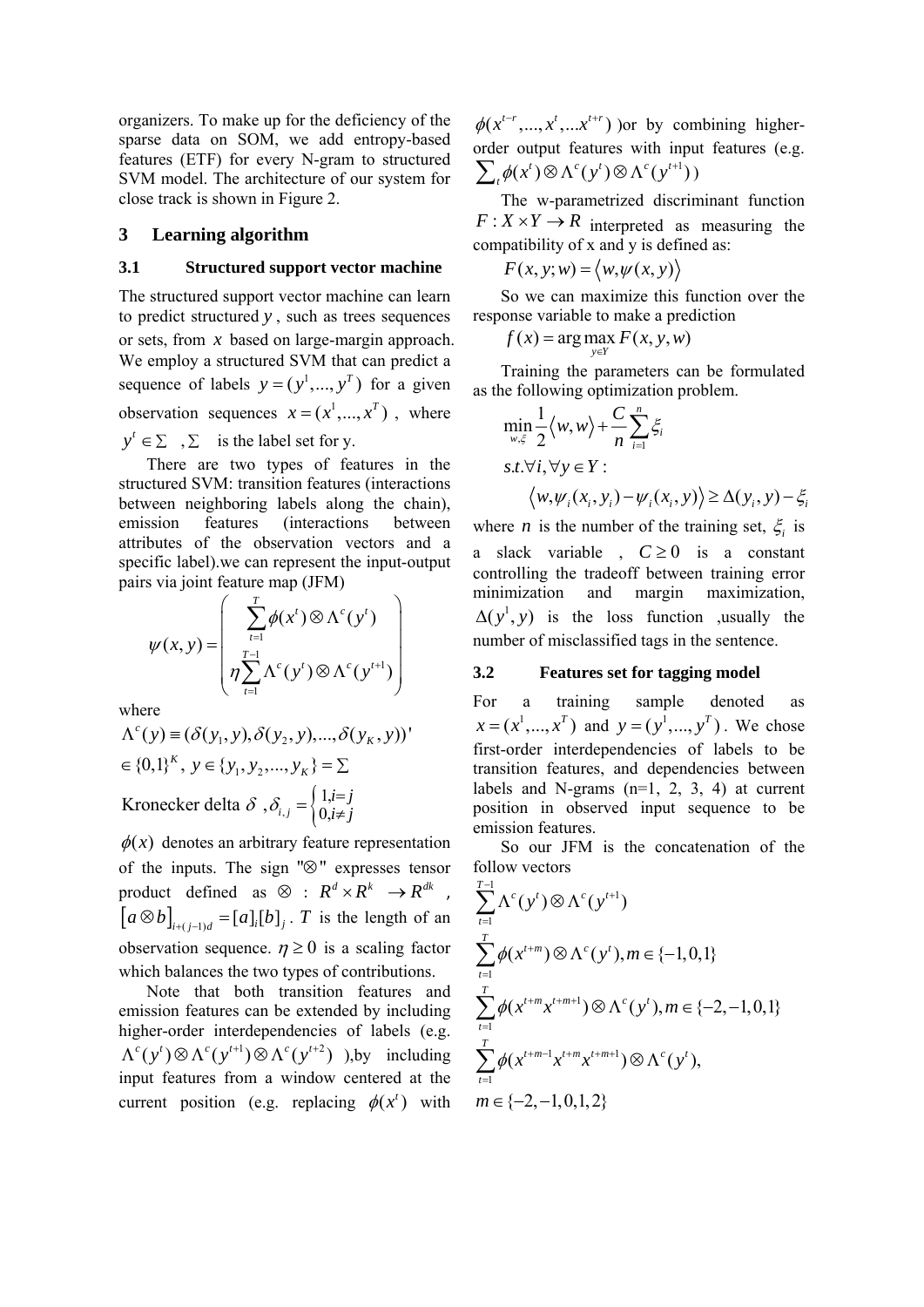$$
\sum_{t=1}^{T} \phi(x^{t+m-1} x^{t+m} x^{t+m+1} x^{t+m+2}) \otimes \Lambda^{c}(y^{t}),
$$
  

$$
m \in \{-3, -2, -1, 0, 1, 2\}
$$

Figure 3 shows the transition features and the emission features of N-grams (n=1, 2) at  $y_3$ . The emission features of 3-grams and 4-grams are not shown here because of the large number of the dependencies.



Figure 3: the transition features and the emission features at  $y_3$  for structured SVM

#### **3.3 SOM-based N-gram cluster maps and the NGCM** *mapping* **feature**

The Self-Organizing Map (SOM) (Kohonen 1982), sometimes called Kohonen map, was developed by Teuvo Kohonen in the early 1980s.

Self-organizing semantic maps (Ritter and Kohonen 1989, 1990) are SOMs that have been organized according to word similarities, measured by the similarity of the short contexts of the words. Our algorithm of building N-gram cluster maps is similar to self-organizing semantic maps. Because normally N-gram is just part of Chinese word and do not share similar preceding and succeeding context in the same time, so we build two different maps according to the preceding context and the succeeding context of N-gram individually. In the end we build two NGCMs: NGCMP (NGCM according to preceding context) and NGCMS (NGCM according to succeeding context).

Due to the limitation of our computer and time we only get two  $15 \times 15$  size 2GCMs for open track system from large-scale unlabeled corpus which was obtained easily from websites like Sohu, Netease, Sina and People Daily.

The 2GCMP and 2GCMS we got for the open track task are shown in Figure 4 and Figure 5 respectively.



Figure 5: 2GCMS

After checking the results, we find that the 2GCMS have following characters:1) most of the meaningless bigrams that contain characters from more than one word, such as the bigram " 京天" in "...北京天坛..." , are organized into the same neurons in the map, 2) most of the first or last bigrams of the country names are organized into a few adjacent neurons, such as "色/列", "耳/其", "中/国" and "美/国"in 2GCMS , "巴/ 基", "埃/塞", "英/格", "俄/罗" , and "中/国" in 2GCMP.

Two  $20 \times 1$  size 2GCMs are trained for the closed track system only on the data provided by organizers. The results are not as good as the results of the  $15 \times 15$  size 2GCMs because of the less training data. The second character described above is no longer apparent as well as the  $15 \times 15$  size 2GCMs, but it still kept the first character.

Then we adopt the position of the neurons which current N-gram mapped in the NGCM as a new feature. So every feature has D dimensions (D equals to the dimension of the NGCM, every dimension is corresponding to the coordinate value in the NGCM). In this way, N-gram which is originally represented as a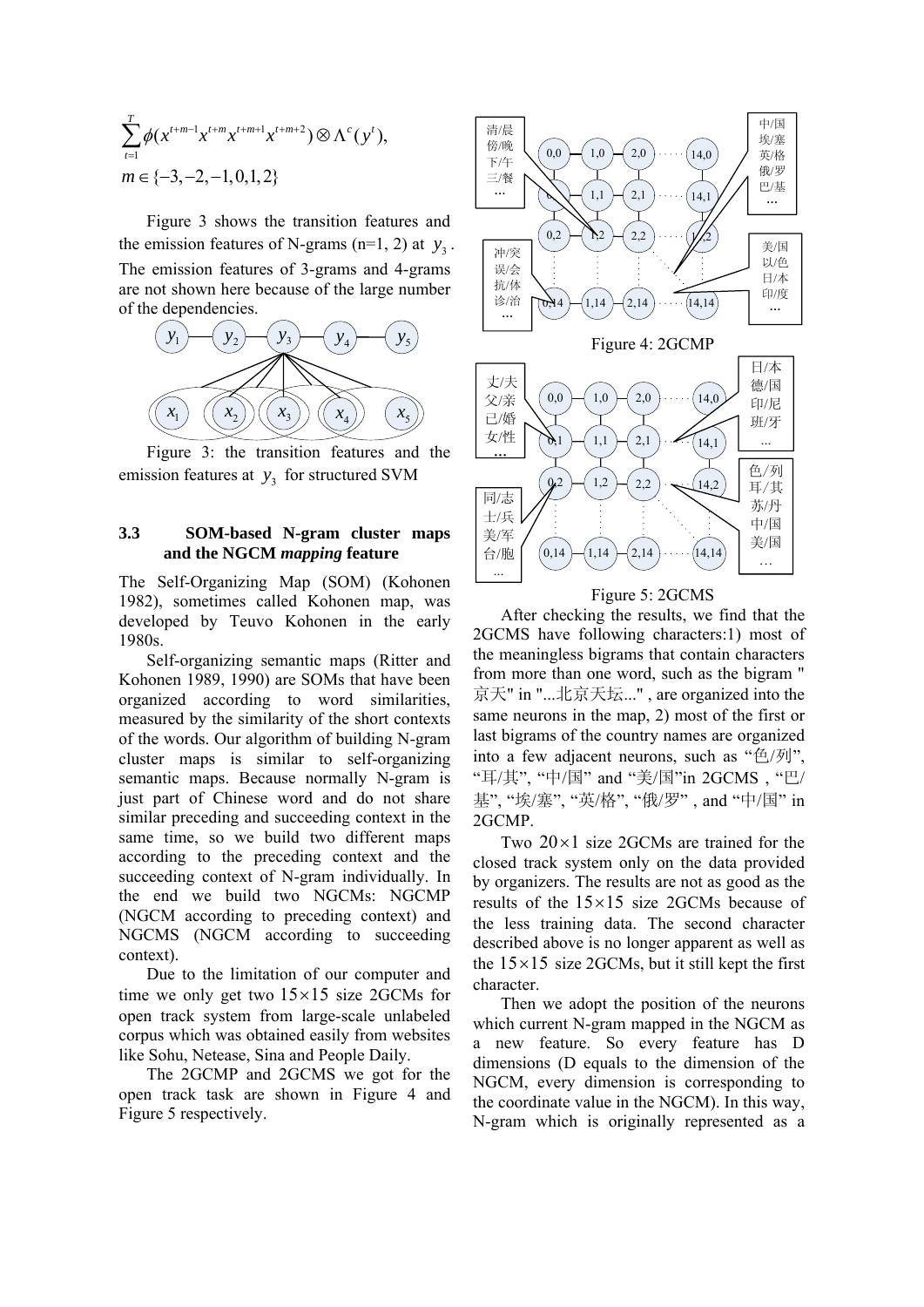high dimensional vector based on its context is mapped into a very low-dimensional space. We call it NGCM mapping feature. So our previous JFM in section 3.2 is concatenated with the following features:

$$
\sum_{t=1}^{T} \varphi^{2GCMS}(x^{t+m}x^{t+m+1}) \otimes \Lambda^{c}(y^{t}), m \in \{-2, -1\}
$$
  

$$
\sum_{t=1}^{T} \varphi^{2GCMP}(x^{t+m}x^{t+m+1}) \otimes \Lambda^{c}(y^{t}), m \in \{0, 1\}
$$
  

$$
\sum_{t=1}^{T} \eta^{2GCMS}(x^{t+m}x^{t+m+1}) \otimes \Lambda^{c}(y^{t}), m \in \{-2, -1\}
$$
  

$$
\sum_{t=1}^{T} \eta^{2GCMP}(x^{t+m}x^{t+m+1}) \otimes \Lambda^{c}(y^{t}), m \in \{0, 1\}
$$
  
where  $\varphi^{2GCMS}(x)$  and  $\varphi^{2GCMP}(x)$ 

 $\in \{0,1,...,14\}^2$  denote the NGCM mapping feature from 2GCMS and 2GCMP respectively.  $\eta^{\text{NGCM}}(x)$  denotes the quantization error of current N-gram *x* on its NGCM.

As an example, the process of import features from NGCMs at  $y_3$  is presented in Figure 6.



Figure 6: Using 2GCMS and 2GCMP as input to structured SVM

#### **3.4 Entropy-based features**

On closed track, the entropy of the preceding and succeeding characters conditional on the Ngram and also the self-information of the Ngram are used as features for the structured SVM methods. Then our previous JFM in section 3.2 is concatenated with the following features:

$$
\sum_{t=1}^{T} H(P | N = x^{Ngram}) \otimes \Lambda^{c}(y^{t}),
$$
\n
$$
x^{Ngram} \in \{x^{t+1}x^{t+2}, x^{t+1}x^{t+2}x^{t+3}, x^{t+1}x^{t+2}x^{t+3}x^{t+4}\}
$$
\n
$$
\sum_{t=1}^{T} H(S | N = x^{Ngram}) \otimes \Lambda^{c}(y^{t}),
$$
\n
$$
x^{Ngram} \in \{x^{t-2}x^{t-1}, x^{t-3}x^{t-2}x^{t-1}, x^{t-4}x^{t-3}x^{t-2}x^{t-1}\}
$$
\n
$$
\sum_{t=1}^{T} I(N = x^{Ngram}) \otimes \Lambda^{c}(y^{t})
$$

 $x^{Ngram} \in$  all the ngrams used in section 3.2 Where *P* and *S* denote the set of the preceding and succeeding characters respectively. The entropy:  $H(X | N = x^{Ngram}) =$ 

$$
-\sum_{X\in x'} p(x^t | x^{Ngram}) \log p(x^t | x^{Ngram})
$$

The self-information of the N-gram  $N = x^{Ngram}$ :  $I(x^{Ngram}) = -\log p(x^{Ngram})$ 

#### **4 Applications and Experiments**

#### **4.1 Text Preprocessing**

Text is usually mixed up with numerical or alphabetic characters in Chinese natural language, such as "我在 office 上班到晚上 9 点". These numerical or alphabetic characters are barely segmented in CWS. Hence, we treat these symbols as a whole "character" according to the following two preprocessing steps. First replace one alphabetic character to four continuous alphabetic characters with E1 to E4 respectively, five or more alphabetic characters with E5. Then replace one numerical number to four numerical numbers with N1 to N4 and five or more numerical numbers with N5. After text preprocessing, the above examples will be "我 在 E5 上班到晚上 N1 点".

#### **4.2 Character-based tagging method for CWS**

Previous works show that 6-tag set achieved a better CWS performance (Zhao et al., 2006). Thus, we opt for this tag set. This 6 tag set adds 'B2' and 'B3' to 4-tag set which stand for the type of the second and the third character in a Chinese word respectively. For example, the tag sequence for the sentence "上海世博会/将/持续/半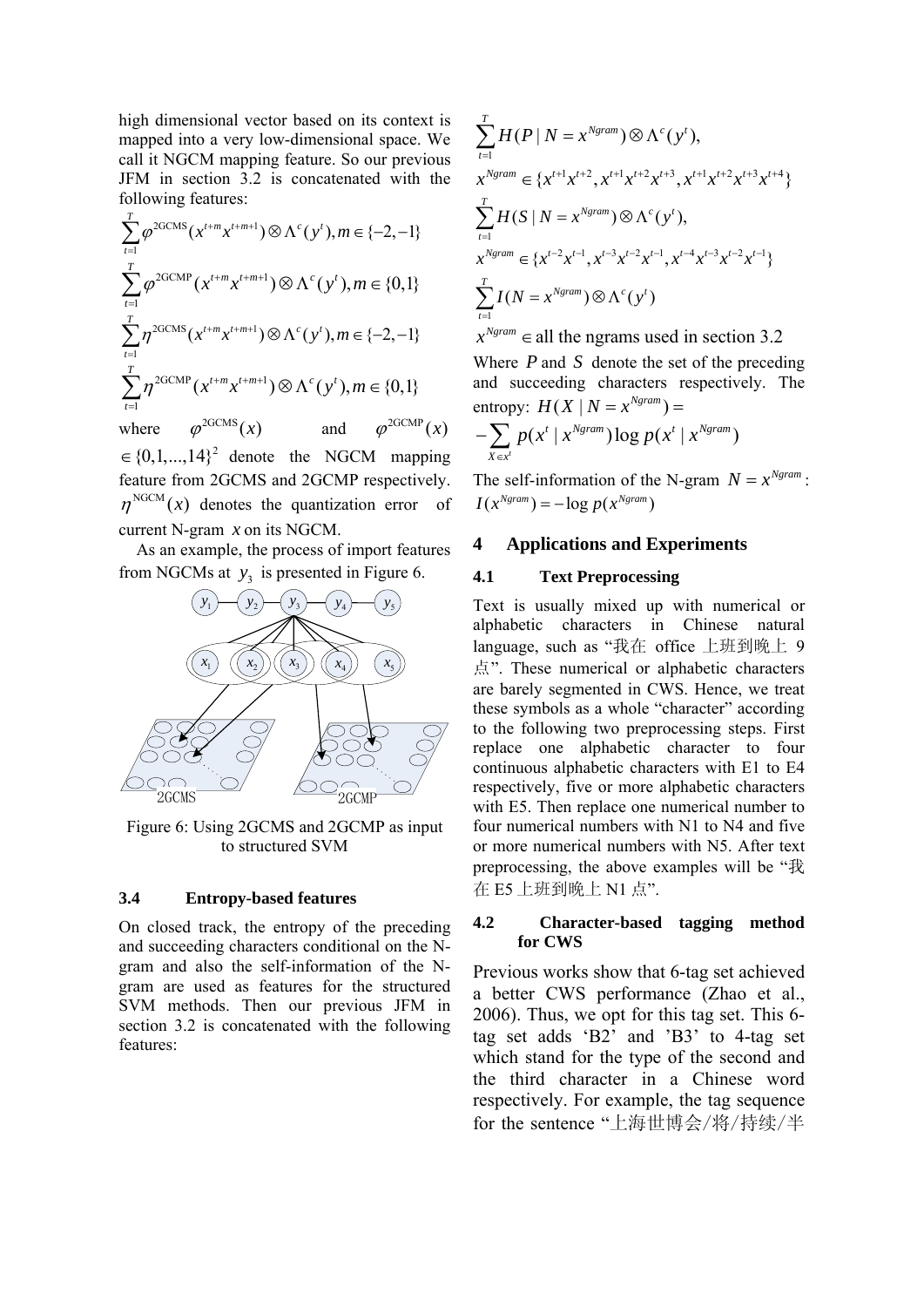年(Shanghai World Expo / will / last / six months)" will be "B B2 B3 M E S B E B E".

#### **4.3 Results in the bakeoff-2010**

We use *svm*<sup>hmm</sup> version 3.1 to build our structured SVM models. The cut-off threshold is set to 2. The precision parameter is set to 0.1. The tradeoff between training error minimization and margin maximization is set to 1000.

We took part in two tracks of the Word Segmentation for Simplified Chinese Text in bakeoff-2010: c (Closed track), o (Open track). The test corpora cover four domains: A (Literature), B (Computer Science), C (Medicine), D (Finance).

Precision(P),Recall(R),F-measure(F),Out-Of-Vocabulary Word Recall(OOV RR) and In-Vocabulary Word Recall(IV RR) are adopted to measure the performance of word segmentation system.

Table 1 shows the results of our system on the word segmentation task for simplified Chinese text in bakeoff-2010. Table 2 shows the comparision between our system results and best results in bakeoff-2010.

|             | $\mathbf R$ | P     | F <sub>1</sub> | <b>OOV RR</b> | <b>IV RR</b> |
|-------------|-------------|-------|----------------|---------------|--------------|
| $\mathbf c$ | 0.932       | 0.935 | 0.933          | 0.654         | 0.953        |
| $\Omega$    | 0.942       | 0.943 | 0.942          | 0.702         | 0.959        |
| $\mathbf c$ | 0.935       | 0.934 | 0.935          | 0.792         | 0.961        |
| $\Omega$    | 0.948       | 0.946 | 0.947          | 0.812         | 0.973        |
| C           | 0.937       | 0.934 | 0.936          | 0.761         | 0.959        |
| $\Omega$    | 0.941       | 0.935 | 0.938          | 0.787         | 0.96         |
| c           | 0.955       | 0.956 | 0.955          | 0.848         | 0.965        |
| $\Omega$    | 0.948       | 0.955 | 0.951          | 0.853         | 0.957        |
|             |             |       |                |               |              |

Table 1: The results of our systems

|   |             | F1(Bakeoff-2010) | F1(Our system) |
|---|-------------|------------------|----------------|
| A | c           | 0.946            | 0.933          |
|   | $\Omega$    | 0.955            | 0.942          |
| B | c           | 0.951            | 0.935          |
|   | 0           | 0.95             | 0.947          |
| C | с           | 0.939            | 0.936          |
|   | $\Omega$    | 0.938            | 0.938          |
| D | $\mathbf c$ | 0.959            | 0.955          |
|   |             | 0.96             | 0.951          |

Tabel 2: The comparision between our system results and best results in bakeoff-2010

It is obvious that our systems are stable and reliable even in the domain of medicine when the F-measure of the best results was decreased. Our open track system performs better than closed track system, demonstrating the benefit of the dictionary-based word segmentation outputs and the NGCMs which are training on large-scale unlabeled corpus.

### **5 Conclusion**

This paper proposes a new approach to improve the CWS tagging accuracy by structured support vector machine (SVM) utilization of unlabeled text corpus. We use SOM to organize Chinese character N-grams on a two-dimensional array, so that the N-grams similar in grammatical structure and semantic meaning are organized in the same or adjacent position. Then new features extracted from these maps and another kind of feature based on entropy for each Ngram are integrated into the structured SVM methods for CWS. Our system achieved good performance, especially in the open track on the domain of medicine, our system got the highest score among 18 systems.

In future work, we will try to organizing all the N-grams on a much larger array, so that every neuron will be labeled by a single N-gram. The ultimate objective is to reduce the dimension of input features for supervised CWS learning by replacing N-gram features with twodimensional NGCM mapping features.

#### **References**

- B.Wang, H.Wang 2006.A Comparative Study on Chinese Word Clustering. *Computer Processing of Oriental Languages.* Beyond the Orient: The Research Challenges Ahead, pages 157-164
- Chang-Ning Huang and Hai Zhao. 2007. Chinese word segmentation: A decade review. Journal of Chinese Information Processing, 21(3):8–20.
- Chung-Hong Lee & Hsin-Chang Yang.1999, *A Web Text Mining Approach Based on Self-Organizing Map*, ACM-library
- G.Bakir, T.Hofmann, B.Scholkopf, A.Smola, B. Taskar, and S. V. N. Vishwanathan, editors. 2007 *Predicting Structured Data*. MIT Press, Cambridge, Massachusetts.
- Hai Zhao, Chang-Ning Huang, Mu Li, and Bao-Liang Lu. 2006. *Effective tag set selection*